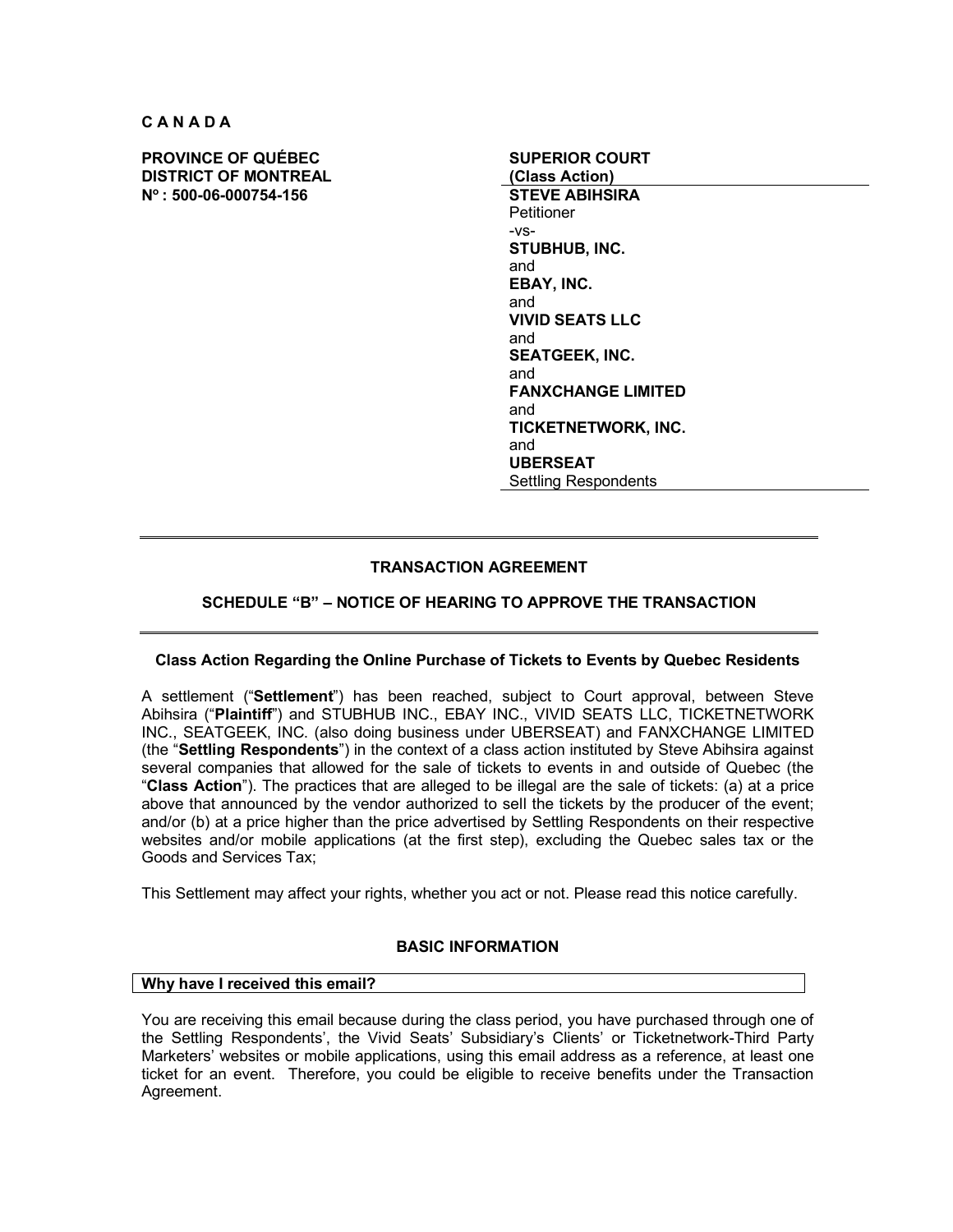The purpose of this notice is to inform you that Steve Abihsira and the Settling Respondents have reached a Settlement putting an end to the Class Action. All concerned parties believe that the Settlement is the best solution to dispose fairly and equitably of the dispute; they will ask the Superior Court of Quebec to approve it.

The Superior Court of Quebec will hold a hearing to determine whether it will approve the Settlement. You may attend the hearing, which will take place on **April 30, 2020, at 9:30 a.m. in room 2.08 of the Montreal Courthouse**, located at 1 Notre-Dame Street East in Montreal.

### **What was the purpose of the Class Action?**

According to Steve Abisihra, the Settling Respondents contravened the *Consumer Protection Act, RSQ, chapter P-40.1* by acting as sellers and selling tickets for events to Quebec consumers (a) at a price above that announced by the vendor authorized to sell the tickets by the producer of the event; and/or (b) at a price higher than the price advertised by Settling Respondents on their respective websites and/or mobile applications (at the first step), excluding the Quebec sales tax or the Goods and Services Tax;

These allegations have not been proven in Court and are contested by the Settling Respondents, whose position is that they have complied at all times with all applicable legislation.

### **Who are the group members?**

You are a group member if you meet all of the following conditions:

- 1. If you are an individual;
- 2. If you have purchased through the following Settling Respondents on their respective websites and/or mobile applications at least one Ticket either:

(a) at a price above that announced by the vendor authorized to sell the Tickets by the producer of the event; and/or,

(b) who paid a price higher than the price advertised by Respondents on their respective websites and/or mobile applications, excluding the Quebec sales tax or the Goods and Services Tax;

during the following periods:

- StubHub Inc.: from August 28, 2012, to January 17, 2014 or from September 1, 2015 and October 18, 2019;
- VIVID SEATS: between August 28, 2012 and October 10, 2019;
- Vivid Seats' Subsidiary's Clients: between August 28, 2012 and October 10, 2019;
- TICKETNETWORK: between August 28, 2012 and November 15, 2019;
- Ticketnetwork-Third Party Marketers: between August 28, 2012 and November 15, 2019;
- SEATGEEK (UBERSEAT): between June 24, 2016and September 18, 2019;
- FANXCHANGE: between August 28, 2012 and April 25, 2018;
- 3. If that Ticket purchase was not made in relation to the operation of a business;
- 4. If that Ticket purchase was made while you were physically located in the province of Québec;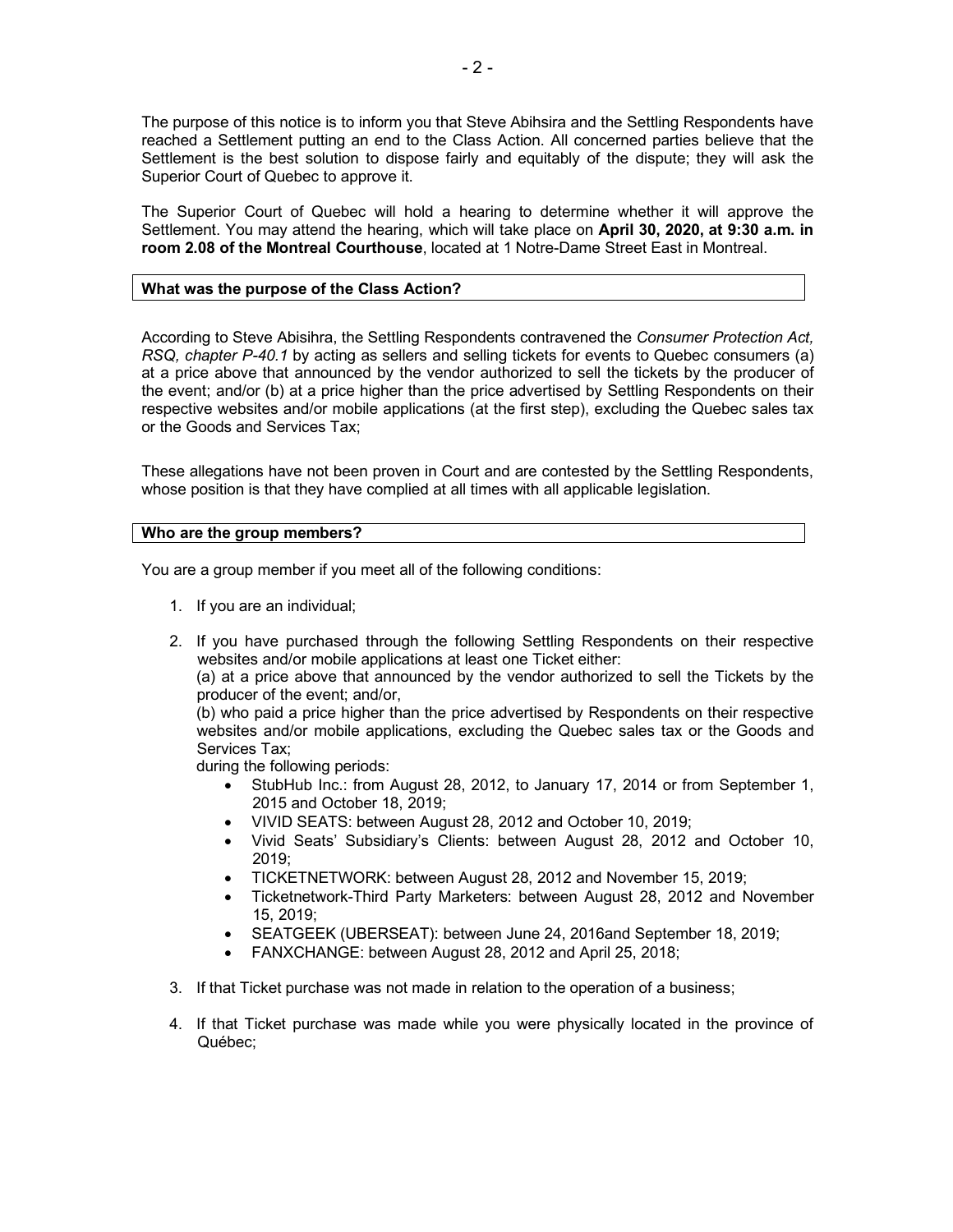# **SETTLEMENT SUMMARY**

### **What does the Settlement provide for?**

Without any admission of liability, for the purpose of avoiding a trial and the additional costs and expenses related thereto, the Settling Respondents agree to:

**1-** Implement a business practice change to their on-line transaction process pursuant to which a ticket price announced to a Quebec consumer for an event in Quebec at the first step of said process will be a price inclusive of applicable Service Fees (all-in) except for taxes and optional costs or services (paper tickets, delivery, etc.). For greater clarity, the Transaction provides that the all-in price must include all amounts the consumer will have to pay to purchase the Ticket, including mandatory Ticket delivery fees that are not optional.

**2-** Remit to each eligible member a single and non cash-convertible CAD \$24.29 Credit applicable to the purchase of any Ticket, in full and complete settlement of the claims of the group members. Only one Credit will be available per group member; once issued, a Credit expires after three (3) years;

**3-** Pay class counsel fees and disbursements on top of the CAD \$24.29 Credit, in the amounts provided for at paragraph 66 of the Transaction, as well as claims administration costs not exceeding \$100,000 plus taxes, subject to Court approval.

### **Am I eligible to receive reparation?**

If you are a group member, you could be eligible to receive one Credit.

If you are a group member who purchased at least one ticket for an event in Quebec, you are automatically eligible to receive one Credit and there is no action that you must take in order to receive it.

If you are a group member who did not purchase a ticket for an event in Quebec, but you did purchase at least one ticket for an event outside of Quebec, and you were physically located in Quebec when you effected that purchase, you could be eligible to receive a Credit if you submit a valid claim in accordance with the claim process described in the Transaction Agreement.

# **OPTING OUT**

If you do not wish to be bound by this Settlement for any reason whatsoever, you must take steps to exclude yourself from the group, which will result in your exclusion from the Settlement.

#### **What happens if I exclude myself?**

If you exclude yourself:

- 1. You will not receive any benefits under the Settlement;
- 2. You will not be bound by the Class Action and could exercise valid rights of action;
- 3. You will not be able to object to this Settlement.

# **What happens if I do not exclude myself?**

If you do not exclude yourself:

- 1. You are eligible to receive benefits under this Settlement;
- 2. You will be bound by the Class Action;
- 3. You will give up the right to take your own legal action against the Settling Respondents; and
- 4. You will be able to object to the Settlement.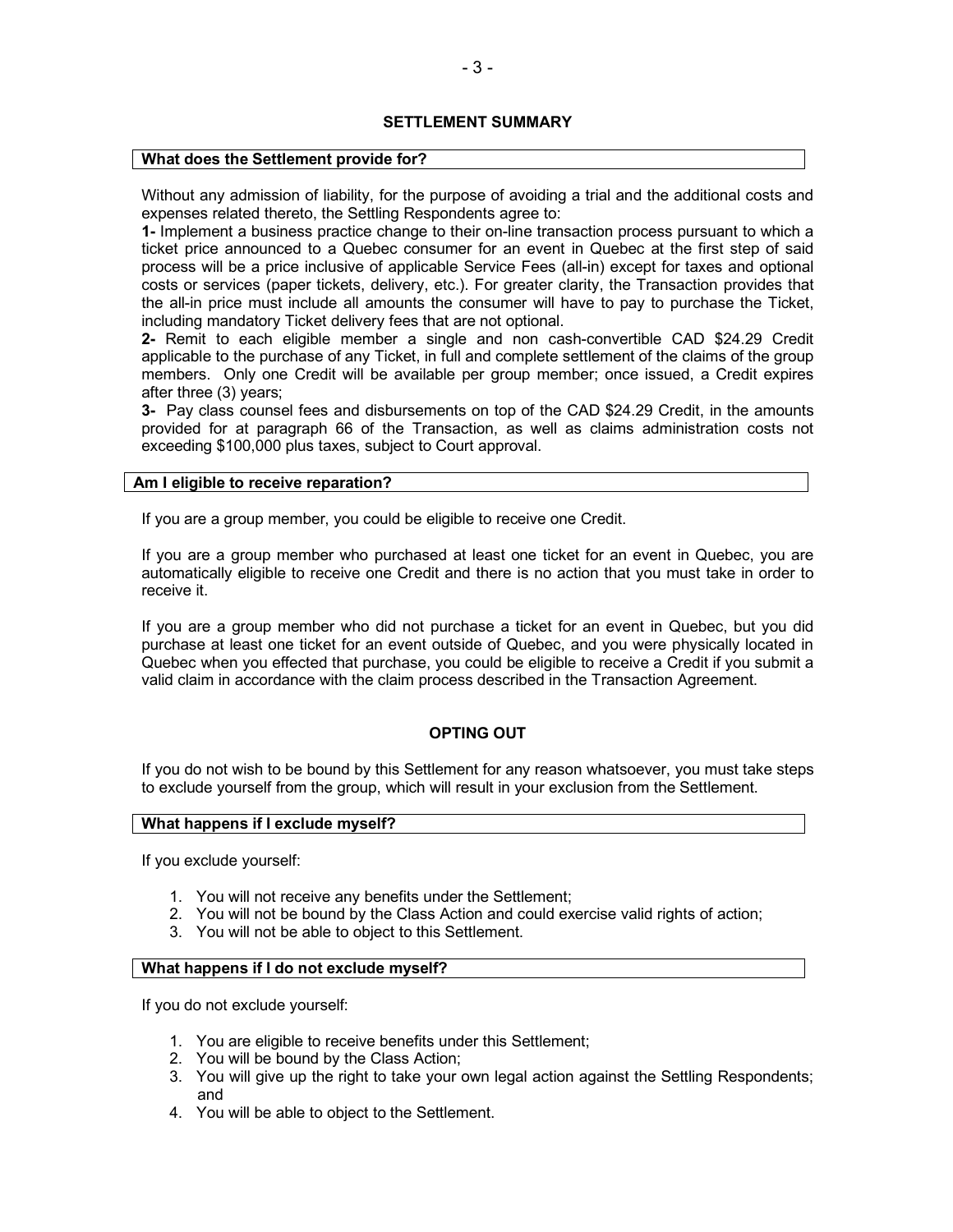If you do not exclude yourself and the Settlement is approved, you give up the right to take legal action and the Settling Respondents in respect the sale of tickets: (a) at a price above that announced by the vendor authorized to sell the tickets by the producer of the event; and/or (b) at a price higher than the price advertised by Settling Respondents on their respective websites and/or mobile applications (at the first step), excluding the Quebec sales tax or the Goods and Services Tax;

### **How can I exclude myself?**

To exclude yourself, you must send to the clerk of the Superior Court of Quebec, a duly signed request for exclusion containing the following information:

- 1. The Court docket number of the Class Action: *Abihsira v. StubHub et al.* C.S.M. 500-06- 000754-156;
- 2. Your name and contact information;
- 3. The name of the online platform that was used to effect the purchase;
- 4. Your account number or the email address that was used to purchase a Ticket, if applicable;
- 5. If you are a group member who did not purchase a ticket for an event in Quebec, but did purchase at least one ticket for an event outside of Quebec, a declaration that the you purchased the ticket while being physically located in Quebec;

The request for exclusion must be sent by registered or certified mail before **April 17, 2020** to the Court, with copy to Class Counsel, at the following addresses:

> Greffe de la Cour supérieure du Québec **PALAIS DE JUSTICE DE MONTRÉAL** 1 Notre-Dame Street East Room 1.120 Montreal, Quebec H2Y 1B5 **Reference:**

# **Abihsira v. StubHub et al - Class Action C.S.M.: 500-06-000754-156**

**LPC Avocats Mtre. Joey Zukran** 5800 boul. Cavendish, Suite 411 Montreal, Quebec H4W 2T5

# **OBJECTION TO THE SETTLEMENT**

You can tell the Court that you do not agree with this Settlement.

# **How can I tell the Court that I do not agree with this Settlement?**

To present your objection to the Court, you must appear at the hearing that will be held on **April 30, 2020, at 9:30 a.m. in room 2.08 of the Montreal Courthouse**, located at 1 Notre-Dame Street East in Montreal.

# **Do I need a lawyer in order to object to the Settlement?**

No. You can object to the Settlement without a lawyer. If you wish to be represented by a lawyer, you may hire one at your own expense.